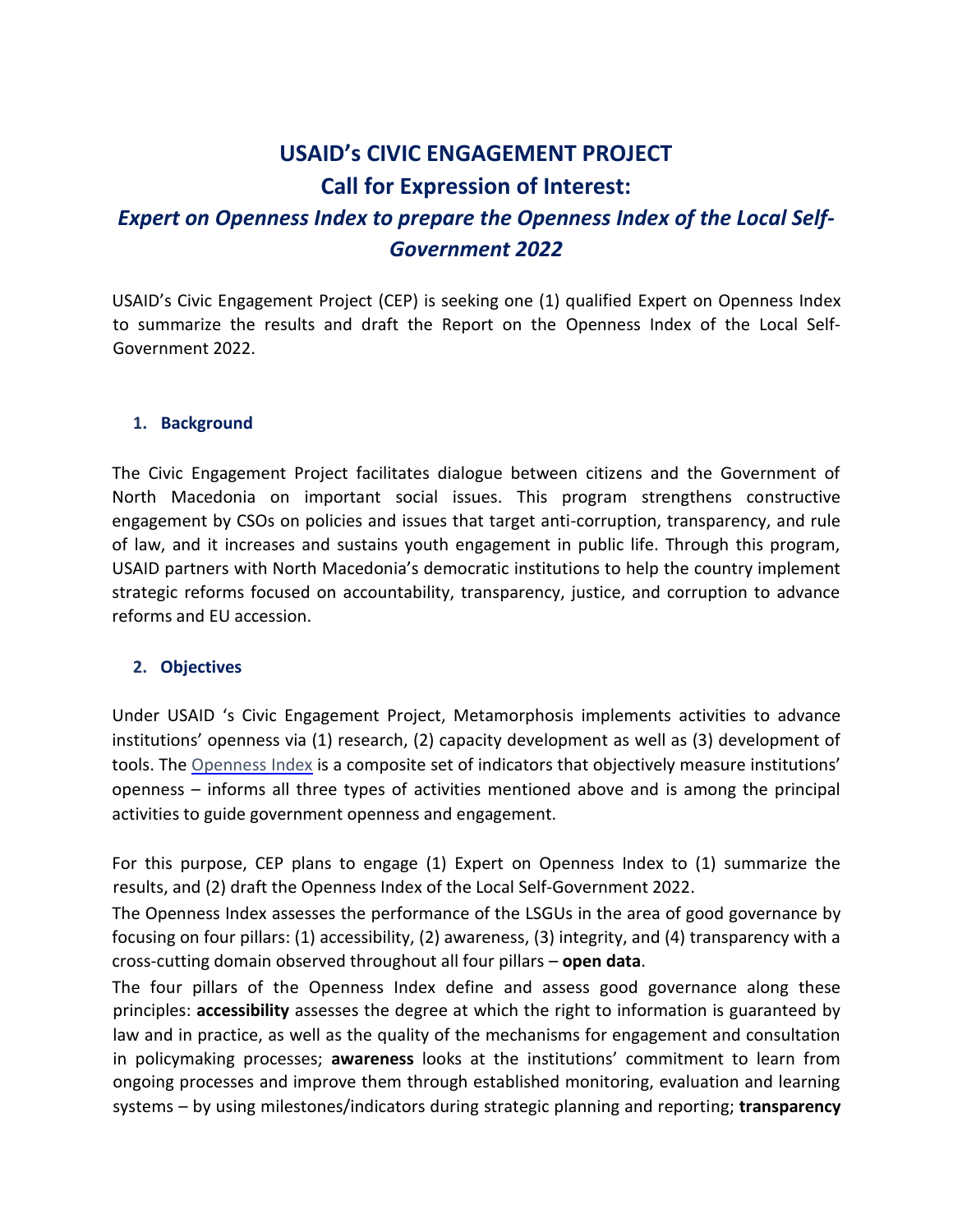assesses the public availability of organizational information, budget and public procurement procedures; while **integrity** evaluates the presence of mechanisms for the prevention of conflict of interest, the regulation of lobbying, as well as the availability of a Code of Ethics to guide and sanction the behavior of public servants.

### **3. Tasks and Responsibilities**

The Expert on Openness Index will be engaged to support the project activities described above. The expert will collaborate closely with the Metamorphosis team in the process. The tasks and responsibilities of the expert include:

- Summarize the results of the Openness Index of the Local Self-Government 2022;
- Draft the Report of the Openness Index of the Local Self-Government 2022;
- Collect feedback from Metamorphosis team in the preparation of the required analysis, summary and drafting of the final document;
- To be engaged with the local partners and to take into account their feedback before announcing the final results;
- To be available for presentation of the results with all invited municipalities during June;

Metamorphosis will support the expert with all available resources and contacts during the engagement timeframe. All materials should be drafted in Macedonian language.

### **4. Qualifications**

- University degree in social sciences;
- Relevant work experience, excellent knowledge and understanding of the Openness Index concept and its principles;
- Excellent knowledge on Open Data (concept, processes, trends);
- At least three years of experience in conducting researches, data analysis and drafting reports in similar areas of openness, transparency and accountability, preferably in North Macedonia and the Balkan region;
- Excellent analytical skills.

## **5. Applications and Evaluation Process**

Interested candidates are invited to submit the following documents to marijana@metamorphosis.org.mk no later than *5 th of May 2022*:

- CV along with a list of links and/or attachments of relevant work to prove their expertise as required under 4. Qualifications;
- Financial offer given as attachment 1**.** The total amount of the financial offer should not exceed USD 1,500 in gross amount. Financial offer must to be signed by the candidate.